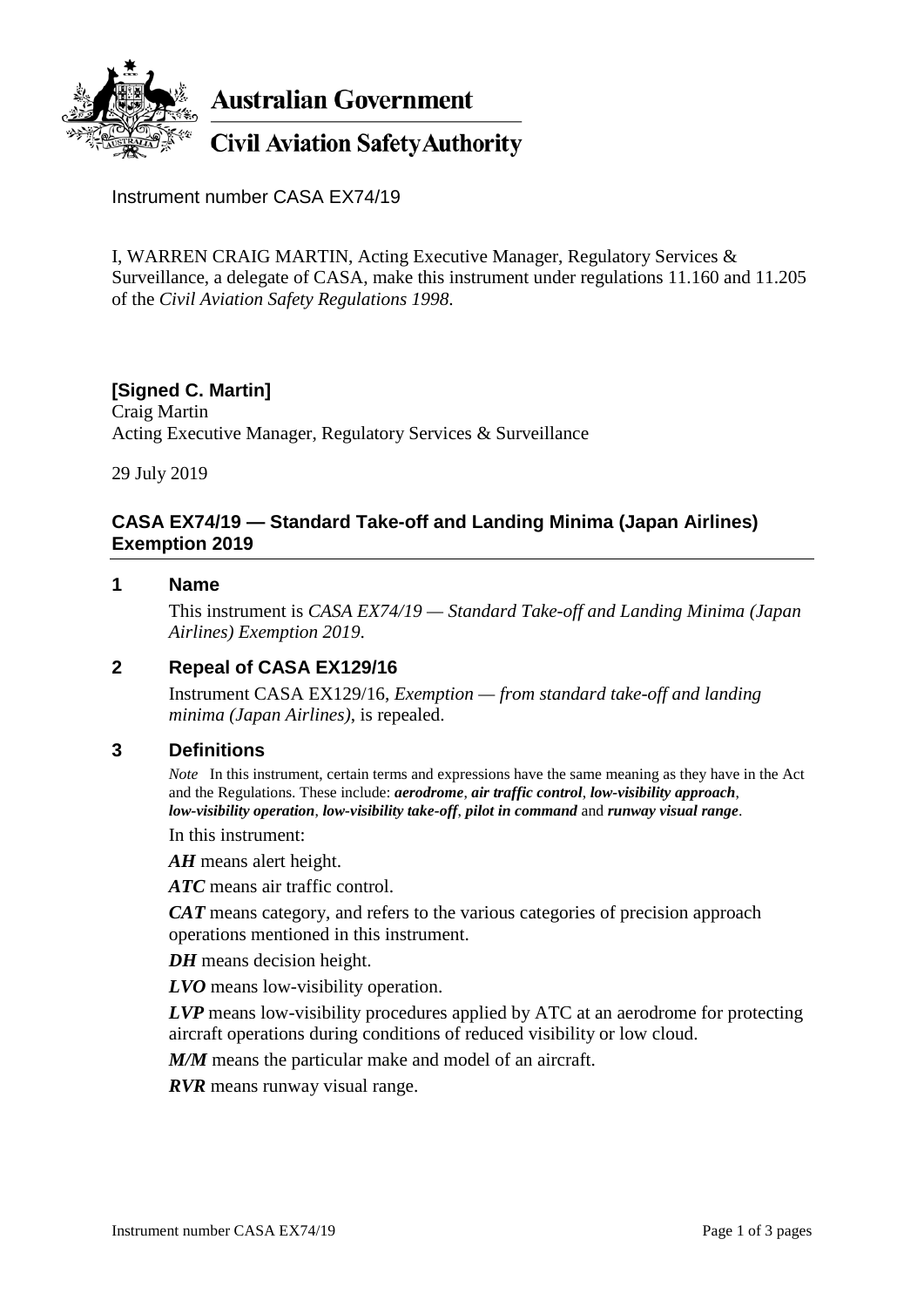# **4 Application**

This instrument applies in relation to Japan Airlines Co. Ltd. of Japan (the *exempted operator*), ARN 503135, if:

- (a) the exempted operator conducts a flight to or from an aerodrome in the following kinds of aircraft (the *aircraft*): B767-300ER, B777-200ER, B777-300ER, B787-8, B787-9; and
- (b) ATC at the aerodrome has informed the pilot in command of the aircraft that LVP are in force.

#### **5 Exemptions**

- (1) The exempted operator is exempt from compliance with subregulations 257 (3) and (4) of CAR in relation to the flight.
- (2) The pilot in command of the aircraft is exempt from compliance with subregulations 257 (3) and (4) of CAR in relation to the flight.

#### **6 Conditions**

- (1) It is a condition of the exemption in subsection 5 (1) that the exempted operator ensures compliance with the requirements mentioned in subsection (3).
- (2) It is a condition of the exemption in subsection 5 (2) that the pilot in command of the aircraft ensures compliance with the requirements mentioned in subsection (3).
- (3) The requirements are:
	- (a) the aircraft must comply with the meteorological minima for LVO and associated requirements set out in Schedule 1; and
	- (b) the requirements for LVO mentioned in Schedule 2.

#### **7 Repeal of this instrument**

This instrument is repealed at the end of 30 June 2022.

#### **Schedule 1 Operating minima for LVO**

#### **Low-visibility take-off minimum**

1 An aircraft of a kind mentioned in column 1 of Table 1 must not conduct a low-visibility take-off from the aerodrome if the reported RVR for the take-off is less than the meteorological minimum mentioned in column 2 of the Table.

#### **Table 1: Low-visibility take-off minimum**

| <b>Aircraft M/M</b>                                     | <b>Meteorological minimum</b> |
|---------------------------------------------------------|-------------------------------|
| $\vert$ (column 1)                                      | $\alpha$ (column 2)           |
| B767-300ER, B777-200ER,<br>  B777-300ER, B787-8, B787-9 | $200 \text{ m}$               |